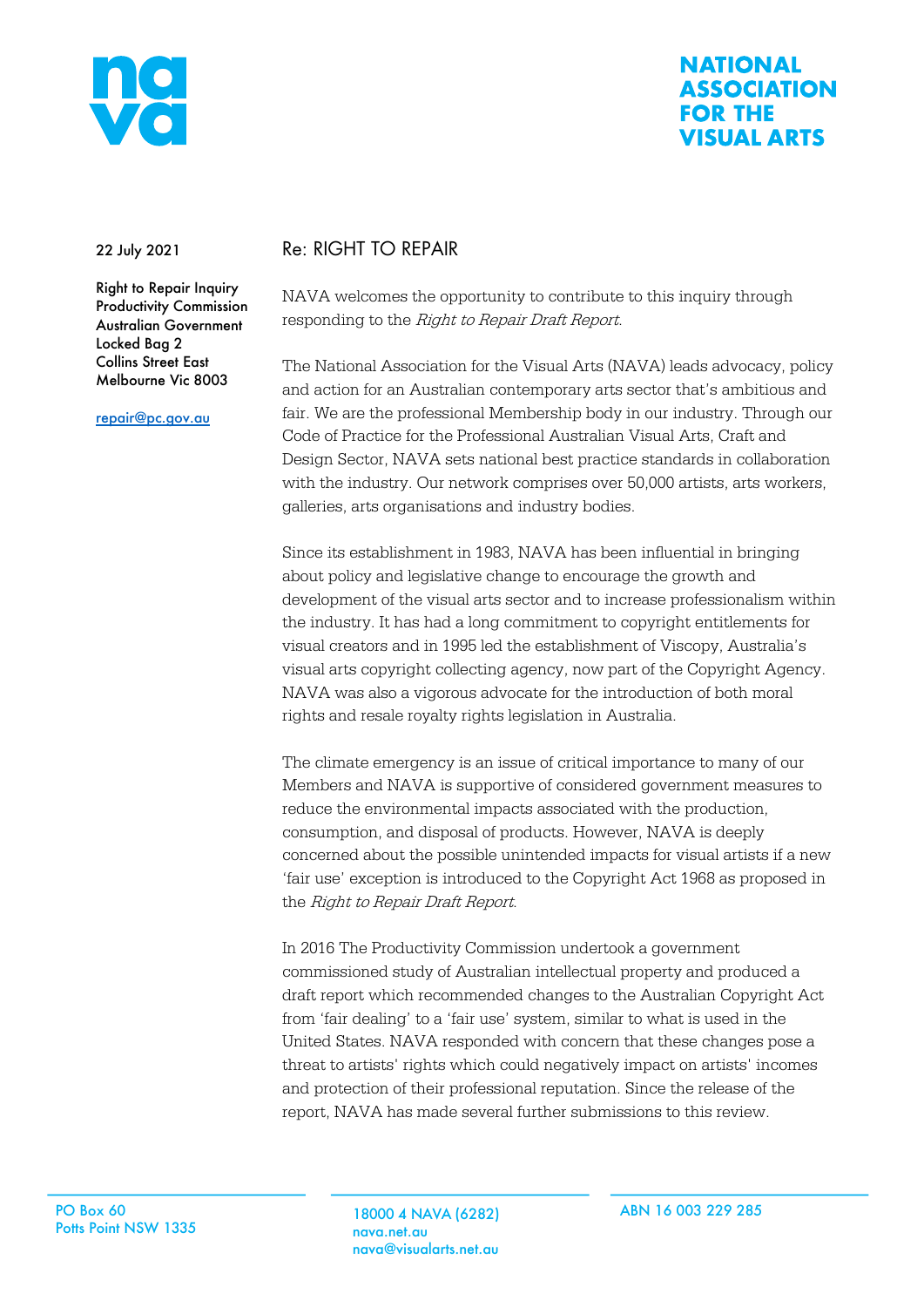Fifty years have passed since the Copyright Act was implemented. During this time, digital and social media have changed public, commercial and government expectations on what kinds of copyrighted material should be able to be accessed for free or manipulated into unauthorised uses. These changing expectations are not a justification for weakening laws which protect artists' rights; rather, they signal the need to strengthen those laws, as well as better educating the public, the corporate sector, and all levels of government that artists own the rights to their own work and that free is not fair.

'Fair use' claims to balance the interests of copyright holders with the public interest. However, it shifts the balance of responsibility to creators who have to legally prove that a use is unfair.

NAVA asserts that a 'fair use' regime would be incredibly detrimental to artists. This is because it would create a power imbalance where artists would be at the mercy of large enterprises who could see this as an opportunity to use copyright material for free. The onus would be on the artist to prove in court that a use is not 'fair.' This is a significant change to current Australian law.

NAVA's submission to the 2017 Productivity Commission Inquiry into Intellectual Property Arrangements emphasised:

- That while the 'fair dealing' framework can be improved, a 'fair use' approach facilitates the exploitation of artists and their work and is both unnecessary and unreasonable.
- Copyright, and not only moral rights, should be recognised to subsist in works of visual and media art, craft and design, regardless of whether those works are registered designs, bringing their status in harmony with written works.
- A principle of policy coherence and consistency should apply across relevant areas of government policy, recognising that detrimental changes to Australia's copyright laws risk triggering detrimental unintended consequences across policy areas in education, innovation, and workforce for the new economy.

NAVA is an affiliate of the Australian Copyright Council, and we endorse their submission to this Inquiry. We support the ACC's position that changes to the existing copyright law framework with its current exceptions is not appropriate for matters which are best dealt with by changes to consumer and competition law. Issues raised by the Productivity Commission are matters of trade and not of copyright policy.